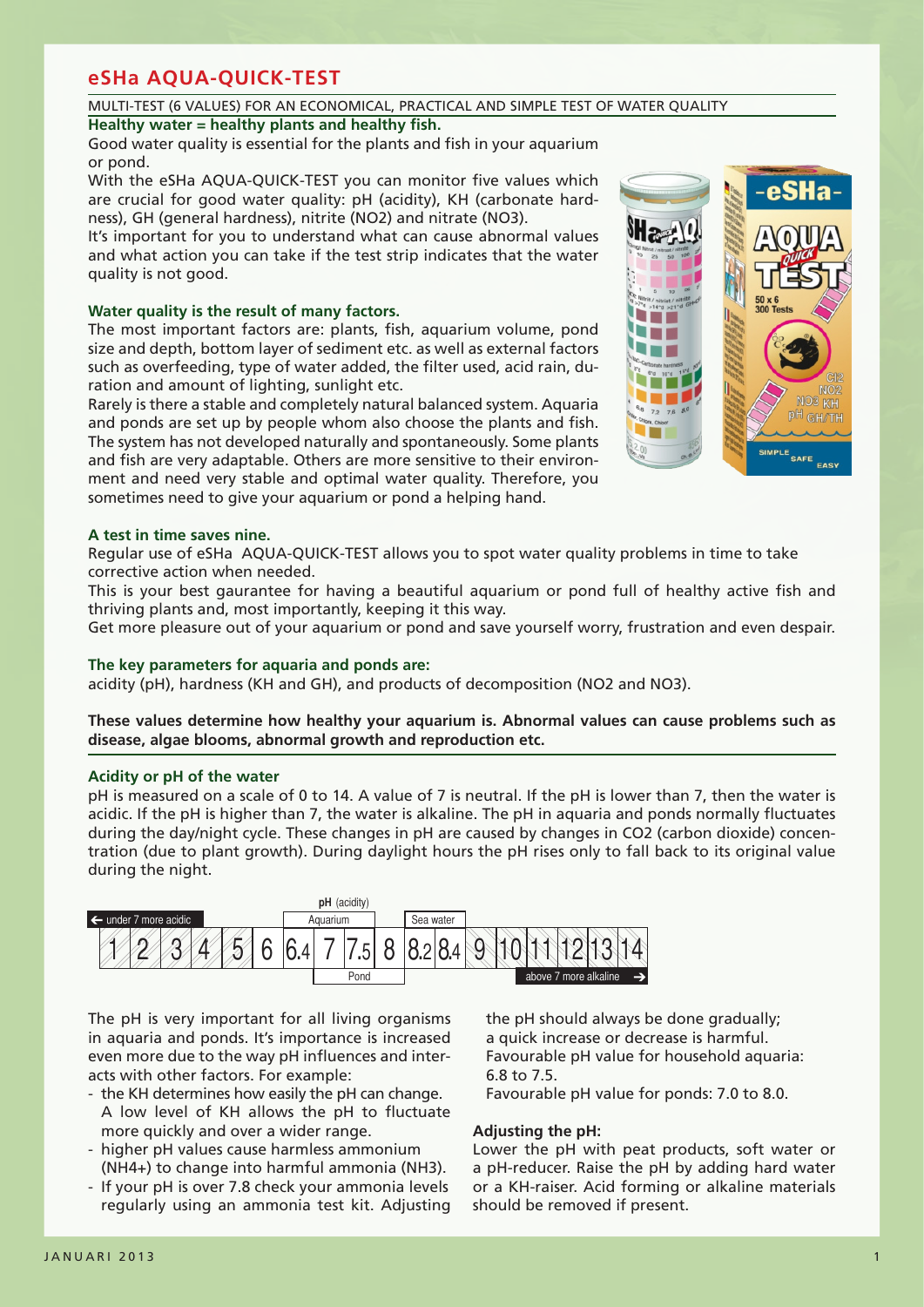### **Measurement:**

Compare the colour of the test strip with the reference colour chart. If the colour of the test strip is in between two reference colours, the pH value is also intermediate.

A test colour between 7.2 and 7.6 indicates a pH of 7.4 (higher or lower depending on colour intensity).

|--|

**pH inaccuracies in low KH conditions:**

The accuracy of the pH test can be affected in low

KH conditions (low buffering capacity). This is because the levels of pH determining components (acid and alkaline) are not present in sufficient quantities for the pH test to register accurately. If KH registers at 4°dH or lower the pH test may not be accurate. However, all the other tests on the strip remain accurate.

Low KH can result in major pH fluctuations which can be life threatening for aquarium fish. Therefore, a KH of 4°dH or higher is recommended. Tap water of 4°dH or lower is uncommon in most areas. **Water Hardness**

For aquaria and ponds both general hardness and carbonate hardness are important. From a biological point of view, general hardness is the most important.

Within certain limits, fish and plants can adapt to changes in GH. Carbonate hardness (KH) is very important biochemically; it has a direct influence on pH and CO2.

## **GH-General Hardness**

GH is the sum of all the substances dissolved in water which determine the hardness or softness of the water.

(These are salts of calcium and magnesium such as sulfates, carbonates, chlorides etc.).

GH is what is meant when fish or plants are said to prefer hard or soft water. The reason for this is that GH influences cell membranes, kidney function, growth, transport of essential salts, incorporation of minerals and trace elements, osmotic pressure, etc.

Be careful with materials (such as decorative rocks) which release calcium and magnesium salts into the water. They make the water hard and keep it that way. Adding a lot of tap water or rain water or replacing part of the water often changes the GH value.

Favourable values in household aquaria are 6° to 12° GH and in garden ponds 7° to 14° GH. If too low  $\rightarrow$  add hard water or a KH-raiser If too high  $\rightarrow$  dilute with soft water, use ion exchange filter or adsorption filter

#### **Measurement:**

- none of the GH test squares are purple: GH lower than 6
- one of three GH test squares purple: GH more than 7
- two of three GH test squares purple: GH more than 14
- three of three GH test squares purple: GH more than 21

*A test square that is partially coloured indicates an intermediate value.* 

One fully coloured square plus a second square that is faintly or partially coloured indicates a GH of about 10. Also see conversion table.



## **KH-Carbonate Hardness (Buffering Capacity)**

KH contributes to the general hardness of water and is made up of salts of carbonate and bicarbonate. Because of its ability to bind acids in water, KH is responsible for the buffering capacity of water with respect to acids.

Important: KH has a direct influence on the acidity (pH) and on the carbon dioxide (CO2) concentration which is also important for plants.

The KH level tends to decrease with time due to biological processes which remove calcium carbonate from the water.

If the KH level falls to 4° KH or lower, the plant and animal community in the aquarium will begin to suffer. Too little KH leads to erratic and unstable pH values which is harmful.

Tip: In newly established ponds the KH value is often too low.

Good (buffer) values for household aquaria are 4° to 10° KH and in ponds 6° to 12° KH.

KH values which are too low or too high can cause problems with plants and fish.

If KH is too low  $\rightarrow$  add hard water or a KH-raiser.

If KH is too high  $\rightarrow$  add soft water, filter over peat or other products which lower KH.

#### **Measurement:**

Compare the colour of the KH test square with the reference colour chart on the tube.

An intermediate colour in a test square indicates an intermediate value.

A colour between 10 and 15 for example means a KH value of 12 to 13. Also see the conversion table. *(less or more depending on the colour intensity).*

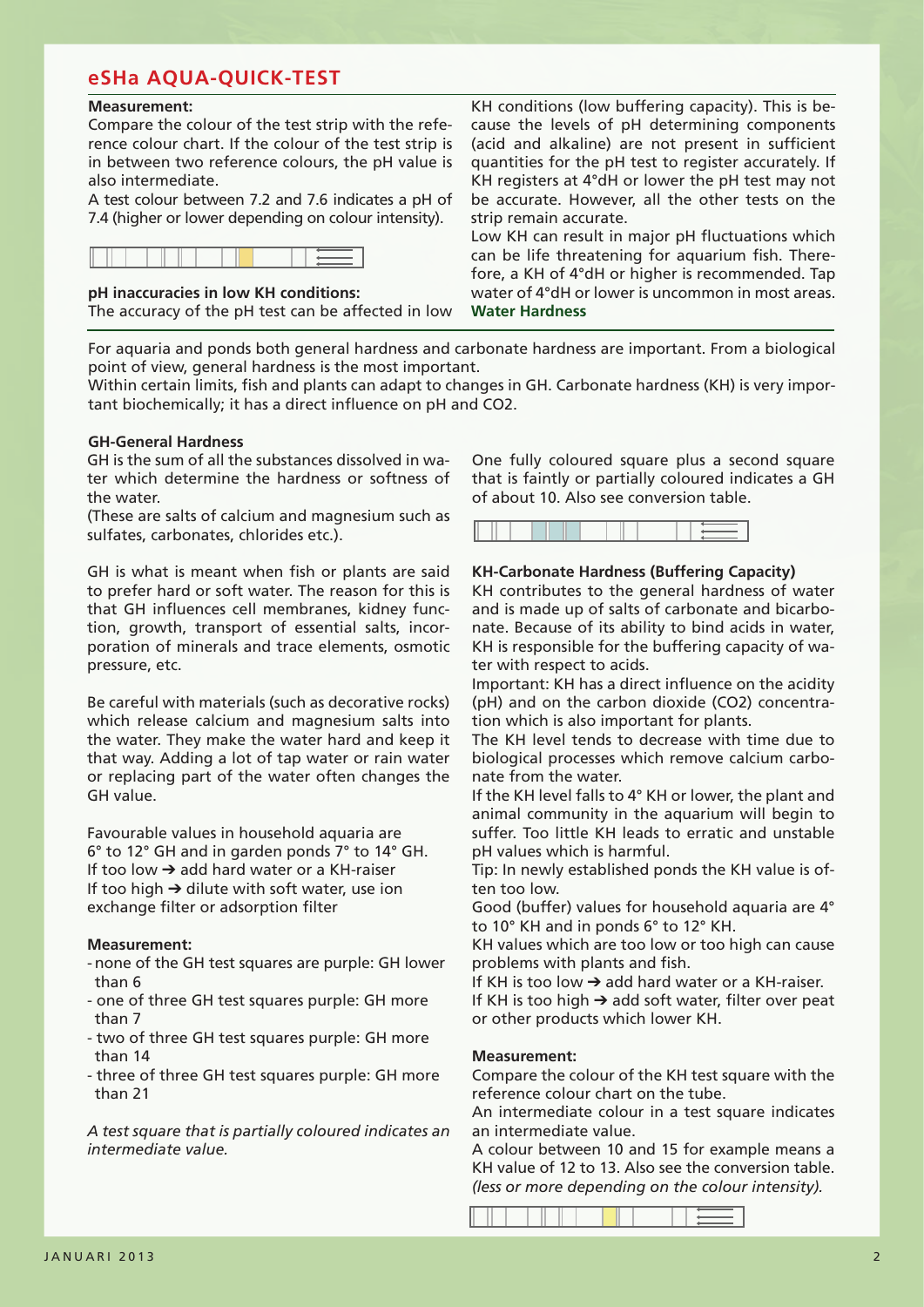#### **Recycling of Waste Products or Biological Stability**

In nature, biological waste products of fishes and plants including dead plant fragments and food remains are broken down and recycled. Basically it's like a compost heap in which micro-organisms break down waste products. The compost which is the end result can again be used as a nutrient for plants. In the aquarium, waste products and their various intermediates are first converted into nitrite which is finally converted into nitrate. This conversion is carried out by various kinds of micro-organisms. The level of nitrite and nitrate tells us something about the level of bacterial activity.

They tell us whether the various steps in the biological cycle are working properly, and as a result whether you will have a well balanced aquarium or pond in which plants and fish grow well.

#### **NO2-Nitrite**

Nitrite is produced when certain micro-organisms (nitrifying bacteria) break down waste products produced by fish, food remains, etc. Nitrite is toxic for fish. Other kinds of bacteria are able to convert nitrite, or NO2, into the much less harmful nitrate, or NO3. By measuring the level of NO2 we can actually check to see if there are enough 'good bacteria' present to convert the NO2 into NO3 just as quickly as the NO2 is formed.

These good bacteria are mostly found in the filter and substrate and are sensitive to changes in acidity (pH and carbonate hardness!) and low oxygen levels (pumps, filters!) and especially sensitive to antibiotics and toxic substances. A high NO2 level means that the bacterial community is not functioning well.

NO2 is less harmful in harder water (high values of GH and KH).

Favourable NO2 level is less than 0.3 mg/l.

If NO2 level is too high, quickly change the water. After changing water, again measure NO2. Try to discover the cause and add nitrifying bacteria if possible. Nitrifying bacteria reproduce, grow and recover slowly.

Causes of high NO2 levels:

- too much waste material present,
- overfeeding,
- dead fish,
- not enough nitrifying bacteria,
- death of nitrifying bacteria,
- sudden changes in  $pH$  ( $\rightarrow$  check KH),
- antibiotics,
- unsuitable filter or filter material,
- not enough oxygen in water  $($   $\rightarrow$  check pumps),
- newly installed aquarium or pond.

### **Measurement:**

Compare the colour of the NO2 test square with the reference colour chart.

*A pink colouring of the test square means that NO2 is too high. Depending on the water's own natural colour, this indicates a value of 0.3 to 0.5 mg/l. If the colour is more intense than 0.5 mg/l. action should be taken.*



#### **NO3-Nitrate**

The last step in the process of breaking down waste products. In nature, this marks the last step in the cycle. Because the micro-organisms have done their useful work, the end product, nitrate, can now be utilized by plants. Within certain limits nitrate is not harmful to fish and is an excellent nutrient for (terrestrial) plants.

#### **Aquatic plants use nitrate only in small amounts, however, algae thrive on it.**

Usually, in aquaria and ponds, more nitrate is produced than can be taken up by (water) plants. The simplest solution is to regularly replace the water before the nitrate level rises too much:

In aquaria: replace a minimum of 20 to 25 % per month.

In ponds: at temperatures above 15 °C, 10 to 20 % per month.

**Favourable levels: preferably under 25 mg/l (to limit algal growth).** For fish, levels between 50 and 100 mg/l are acceptable. At higher levels problems will occur in the long term. The best remedy is regularly replacing the water.

(Tap water often contains high levels of nitrate. Test your tap water regularly for nitrate. The nitrate level can vary quite a bit from day to day, depending upon which pumping station is supplying your area with tap water).

Causes of high levels include: too many fish, not enough plants or unhealthy plants, not changing water often enough, poor conditions for nitrifying bacteria (if levels too high replace water), more plants, less fish, do not overfeed, filter over materials which adsorb nitrate.

### **Measurement: Compare the colour of the test square with the reference colour chart. An intermediate colour on an NO3 test square indicates an intermediate value.**

*A colour between 10 and 25 means that NO3 is around 20 mg/l (less or more depending upon colour intensity).*

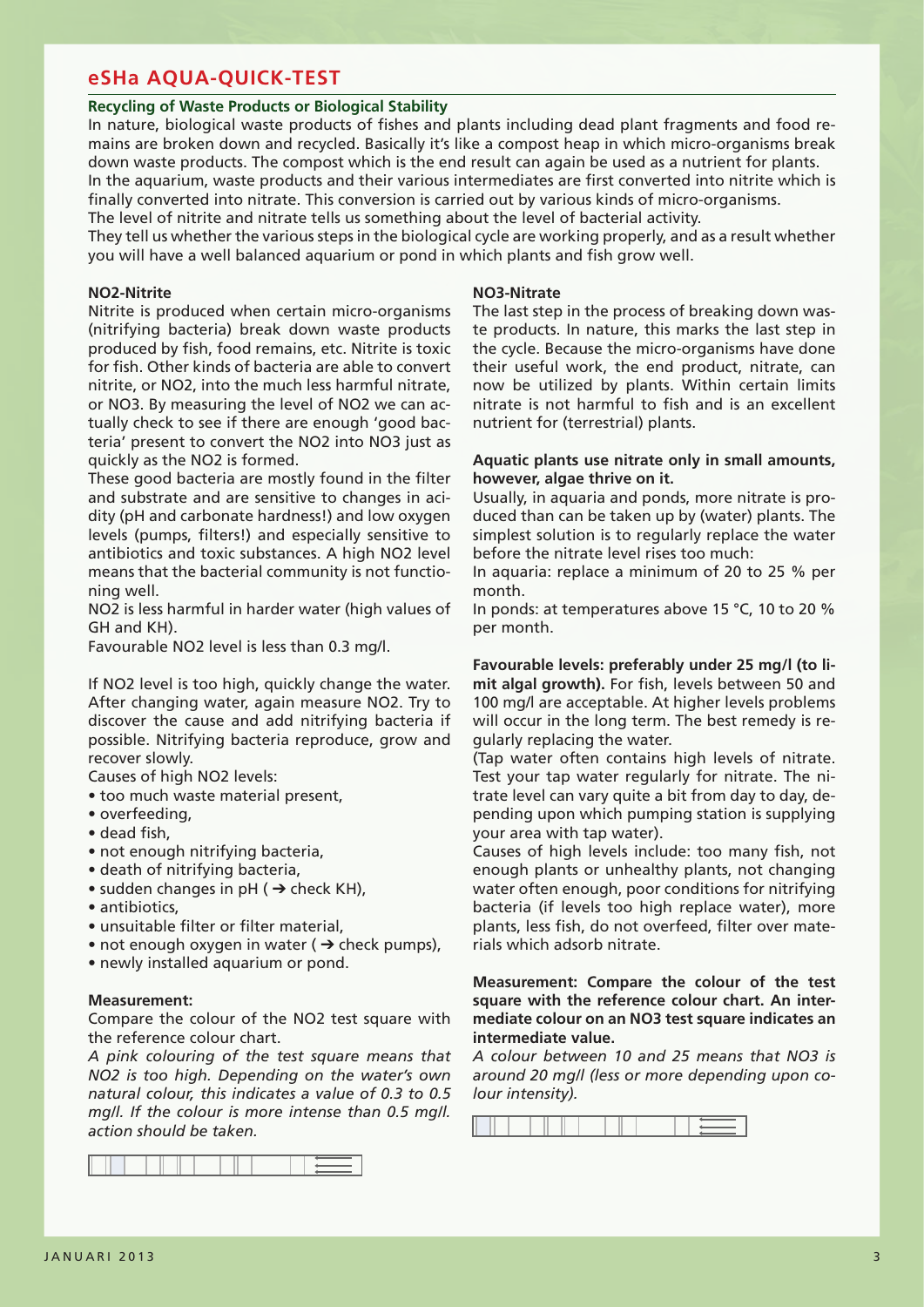#### **Cl2-Chlorine**

Chlorine is a disinfectant for tap water and dangerous for fishes.

Filter tap water through Active carbon or treat tap water with eSHa Biosafe to remove chlorine and make tap water fish friendly.

#### **Measurement:**

Compare the Cl2 colour of the test square with the reference colour chart. A colour from 0.8 on the **NO3 NO2 GH/TH KH/TAC pH Cl2**

test square indicates chlorine in your tapwater or aquariumwater.





If you have problems with the water quality it's a good idea to consult your aquarium specialist, who is usually glad to be of help. However, you don't have to be a chemist to make sure your aquarium meets the necessary basic requirements for remaining healthy and in good shape. If you regularly test the water it's easier for you to take proper care of the fish and plants and to keep disaster at a distance. Check the water quality on a regular basis, once every 2 to 3 weeks; for new aquaria or ponds once a week for 4 weeks. If you have problems with the water quality, you should test more often. Check the quality of the water you add.

#### **Instructions**

1 With dry hands remove one eSHa Aqua-Quick-Teststrip from container and close container immediately.

Do not touch test squares with your fingers.

- 2 Dip test strip for one second in aquarium or pond water. All test squares on the strip should be immersed.
- 3 Gently shake any remaining water off test strip. Do this with one quick shake.
- 4 Chlorine: Compare the colour of the Chlorine field immediately with the colour on the container.
- 5 Compare the remaining colours on the test strip after 60 seconds with the colour chart on the container.
- 6 Write down the values measured and other relevant data (date, time, place and water temperature) in the record of measurements included with these instructions.
- 7 If necessary, take steps to restore the water quality in your aquarium or pond. When in doubt, contact a reputable aquarium specialist.

#### **Attention!**

Make sure the seal on the lid is intact before first use! Never hold the strips under running water! Always dip the test strips directly in the water. If you test a sample of aquarium or pond water in a glass or cup, make sure that it's completely clean. Substances left behind in the glass, such as detergents, can influence the test results.

Test strips are sensitive; close the container immediately after taking out a test strip. Store the container with strips in a dry and cool (maximum 30 °C) place. Do not touch the test squares with fingers. Always store the container in the original packaging.